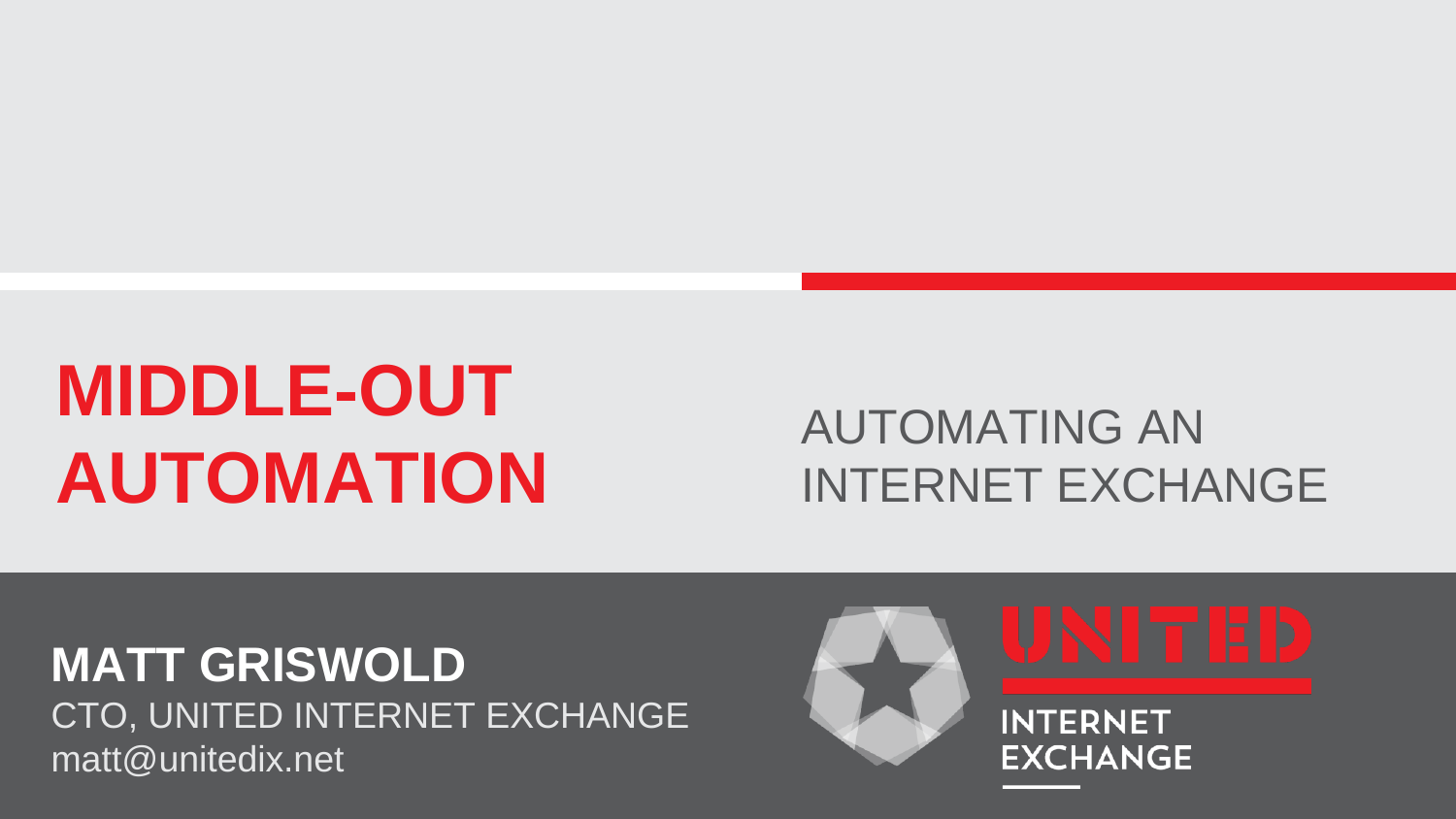# WHY AUTOMATE?

## **MANUAL IS...**

- **Very error prone**
	- o Human error / typos
	- o Copypasta propagation

### ● **Time consuming**

- $\circ$  Customer must wait for a tech
- $\circ$  The tech must make manual changes
- **Hard to change**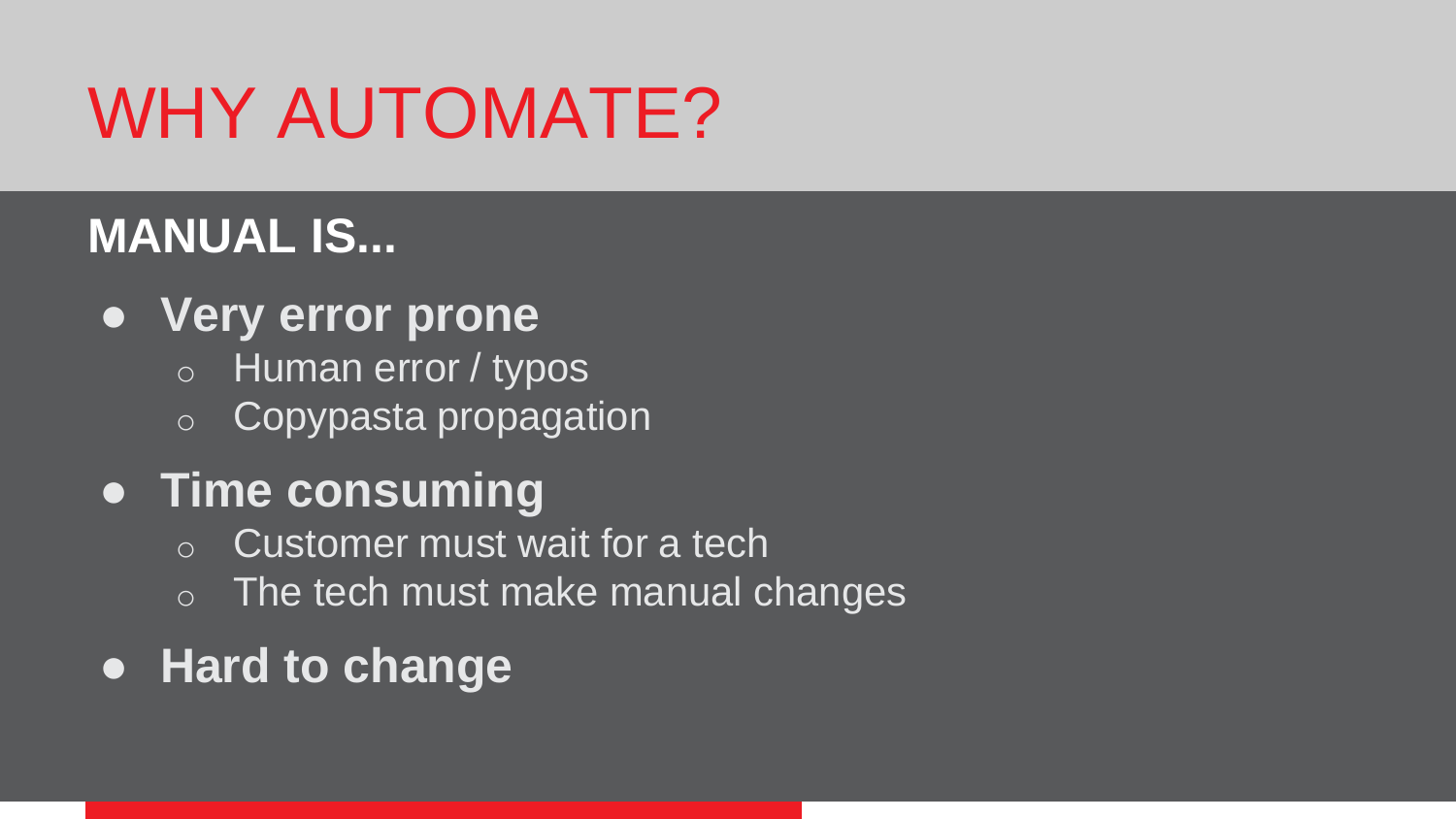## AUTOMATE FIRST, CUSTOMERS LATER?

### **BENEFITS**

- **No human errors from the start**
- **Easy to change network design** o Database / template driven
- **Predefined, tested process for adding hardware**
- **Gives you something to do while waiting on vendors**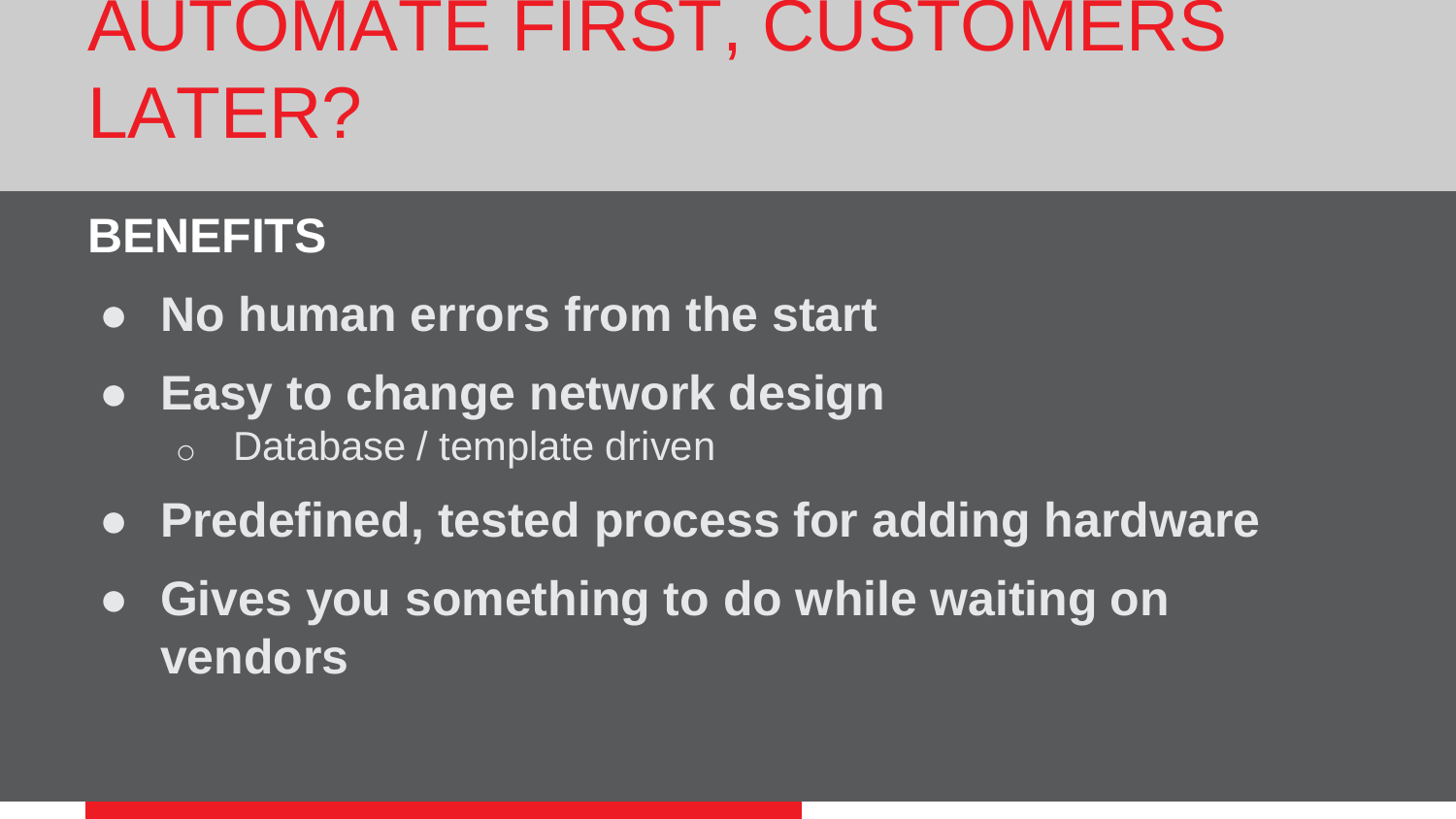# IXP MANAGER

### **POTENTIAL CONCERNS**

### ● **PHP / PERL**

- o Not our forté
- o Doesn't integrate with existing code
- **Lots of organic growth**
- **Larger scope than was needed**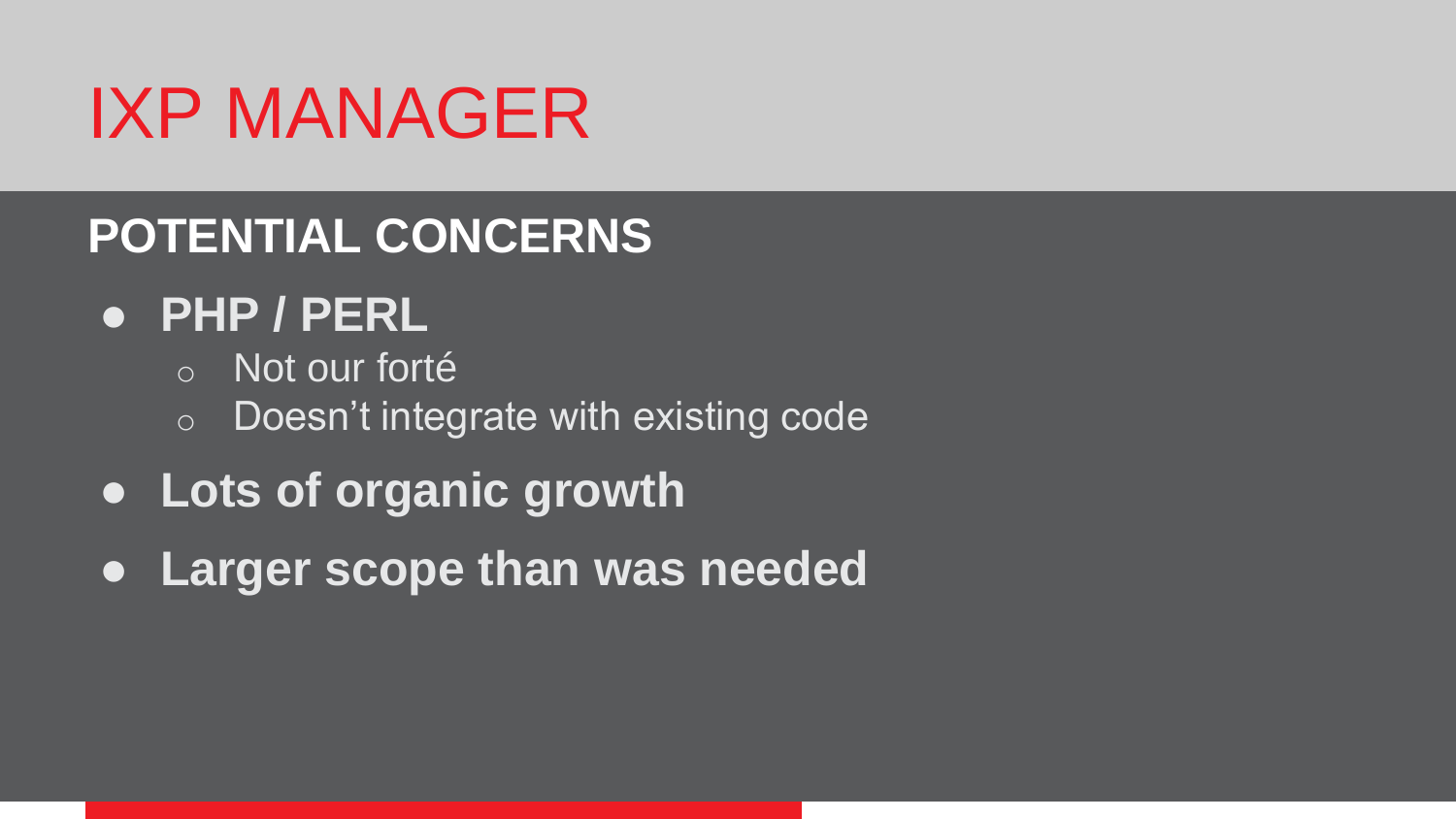## IXP MANAGER

- **Well-thought-out schema from seasoned industry professionals at INEX**
- **Teaches, implements, and ensures best practices**
- **Automates most back-end processes**
- **Robust customer dashboard**
	- o Peering Manager
	- o Peering Matrix
	- o Peer-to-peer traffic graphing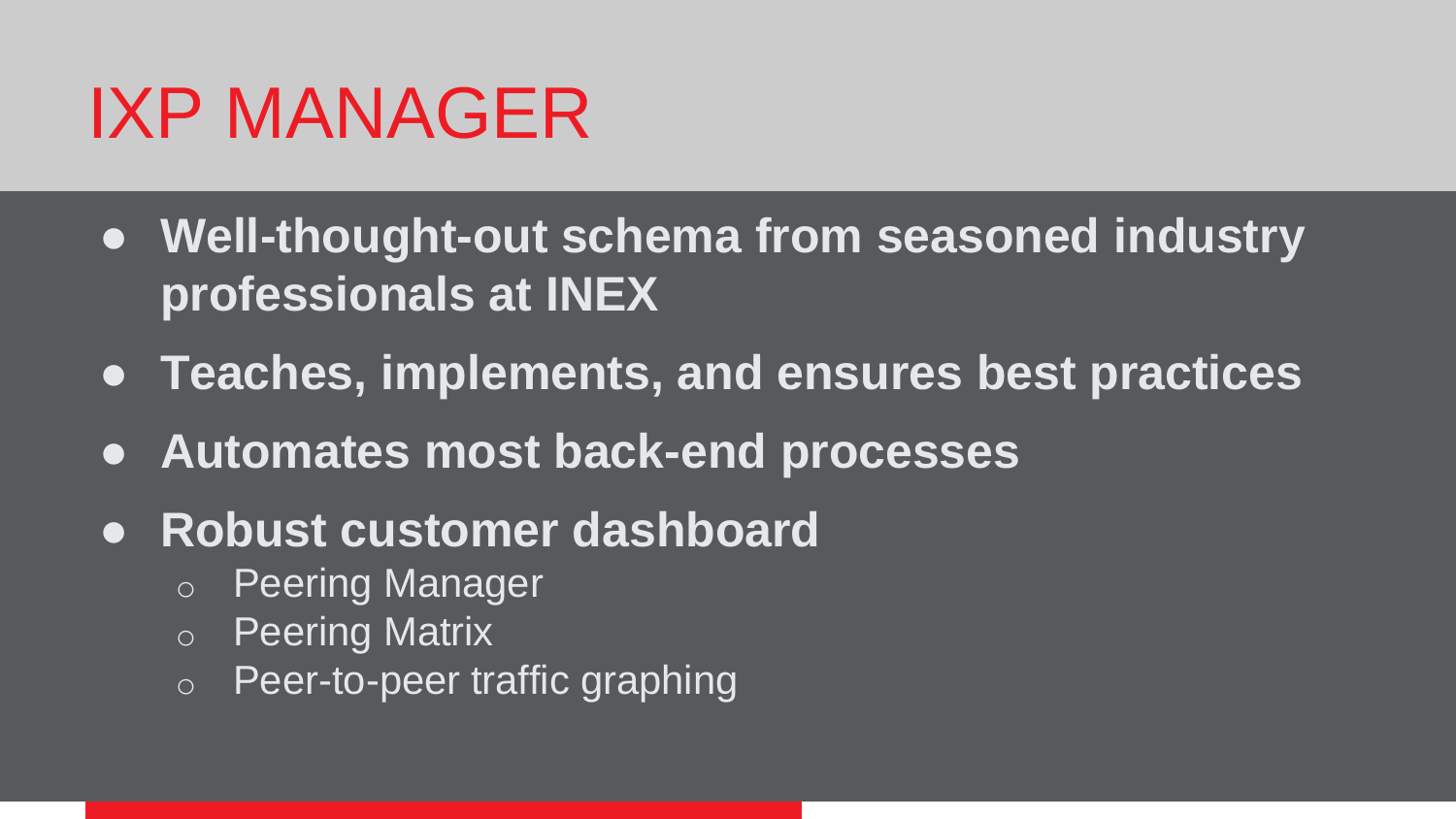## DJANGO-IXPMGR

**Django integration / shared authentication uses the same database and config file**

- **Python interface**
	- o Quick and easy to build Python scripts for accessing and changing data

#### ● **Lean**

- o Only overlays IXP Manager
- $\circ$  New functionality belongs in other modules
- $\circ$  Additional data as needed stays out of IXP Manager's way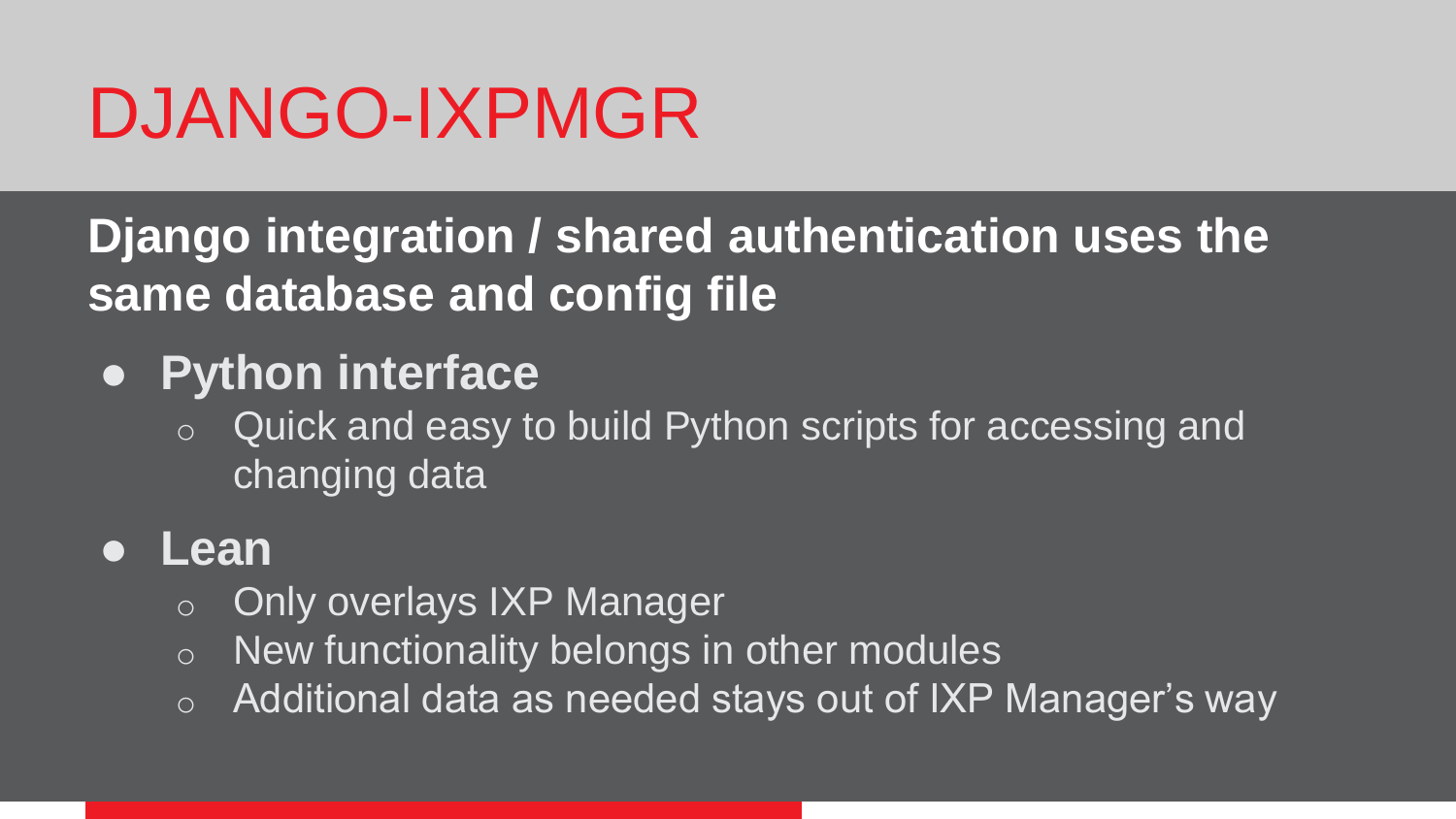# PROVISIONING

#### ● **Access data from DJANGO-IXPMGR**

### ● **Templates and Push**

- o Servers abuse SSH force command
- o Current switches use netconf
- o Future—easy as template change plus new push command

### ● **Provides**

- o Port provisioning
- o ACL provisioning
- o Route server interaction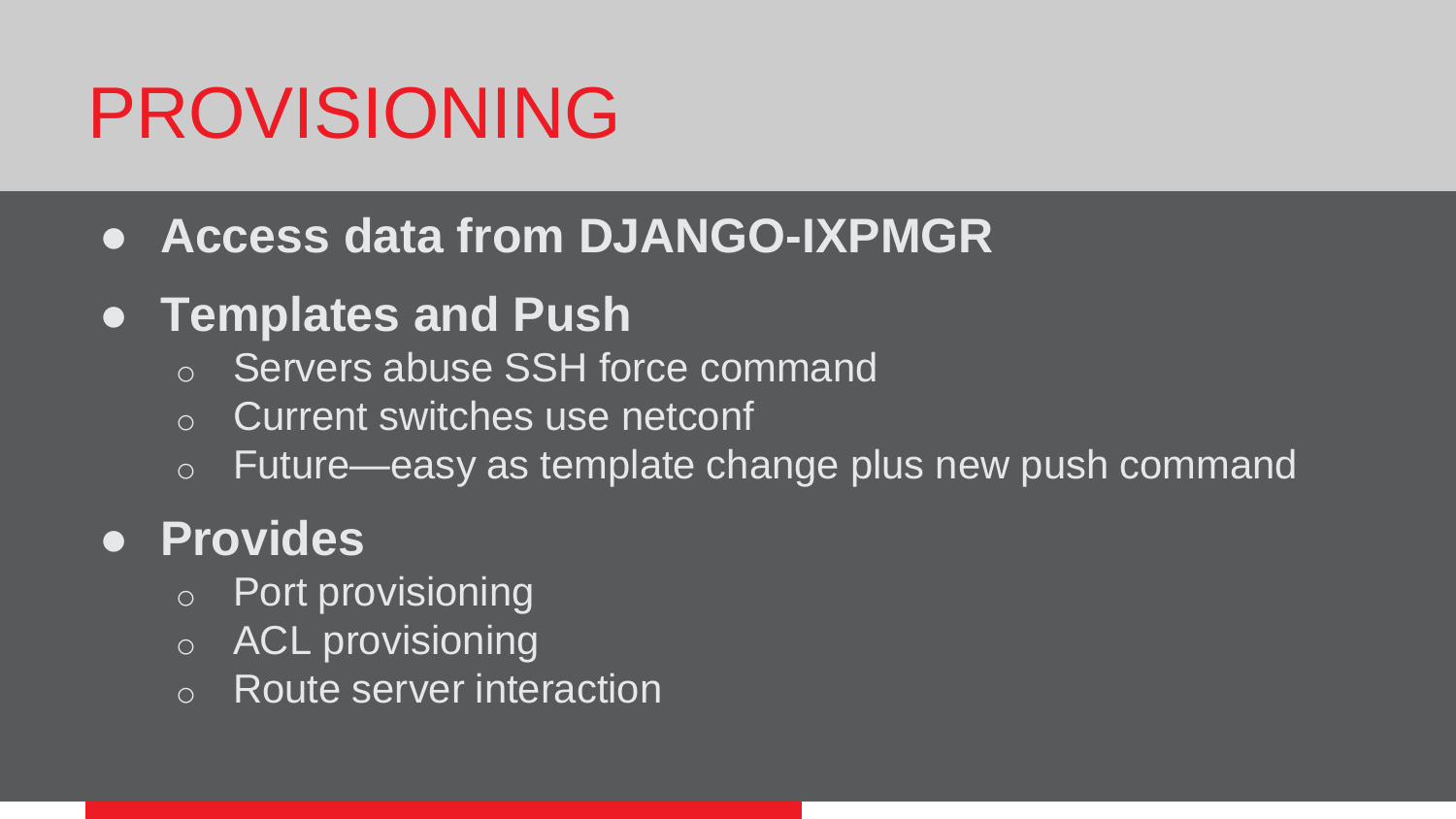# NEW CUSTOMER SIGNUP

- **Imports Data from PeeringDB 2** (if available)
- **Populates customer records in IXP Manager**
- **Sets port to quarantine mode**
	- $\circ$  Netconf pushes config to their port on the respective switch

### ● **Manual tasks**

- $\circ$  Check port for unwanted traffic
- o Check for single MAC address
- o Set mac address: manage.py ixpmgr\_set\_l2db <port> <mac>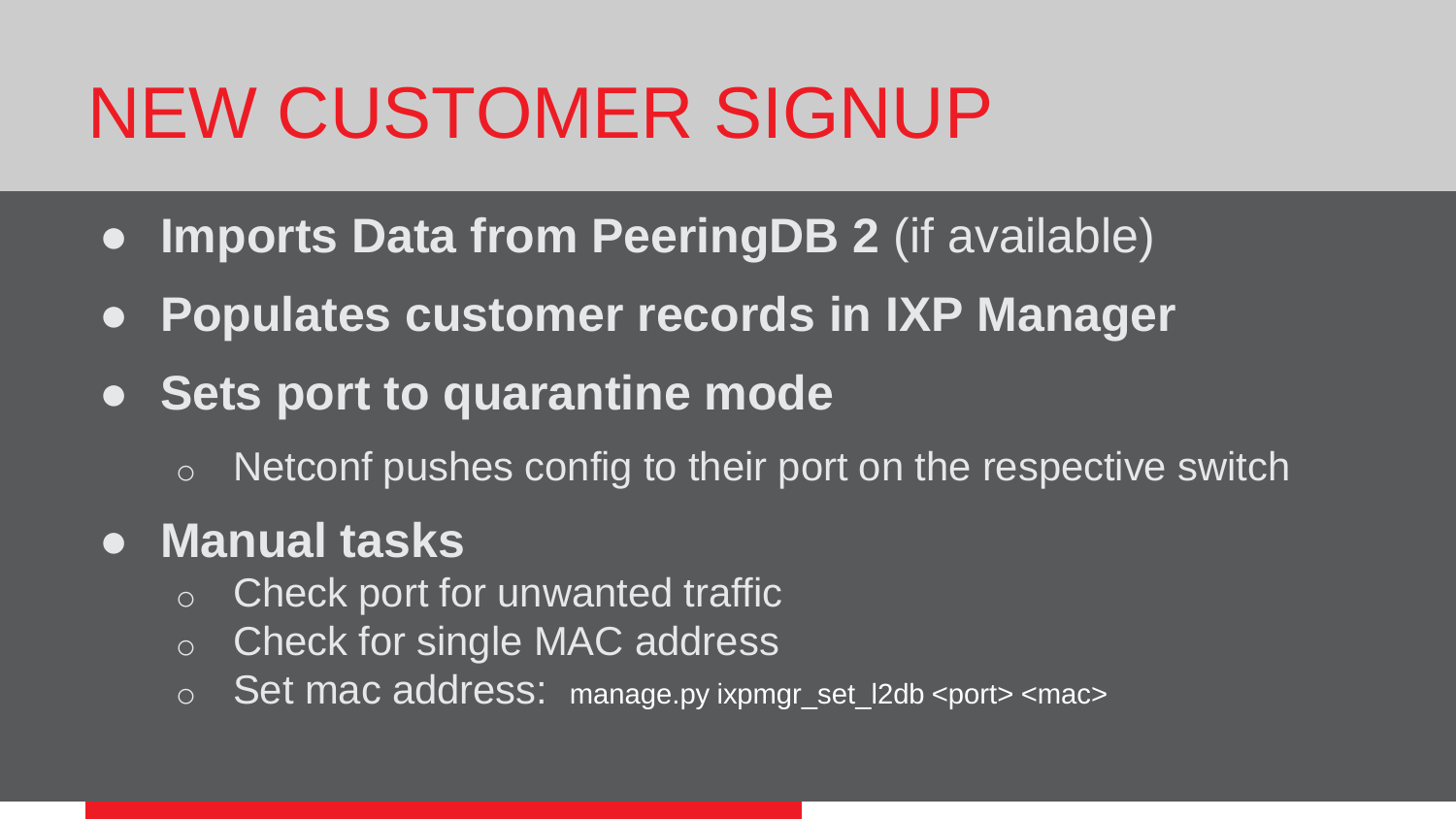# PORT GOES LIVE

- **IXP Manager provisions**
	- o Route server configurations
	- o AS112
	- o Graphing, etc.
- **Our software provisions ACLs across all switches**
- **Provision the port**
	- o Allows access to public exchange fabric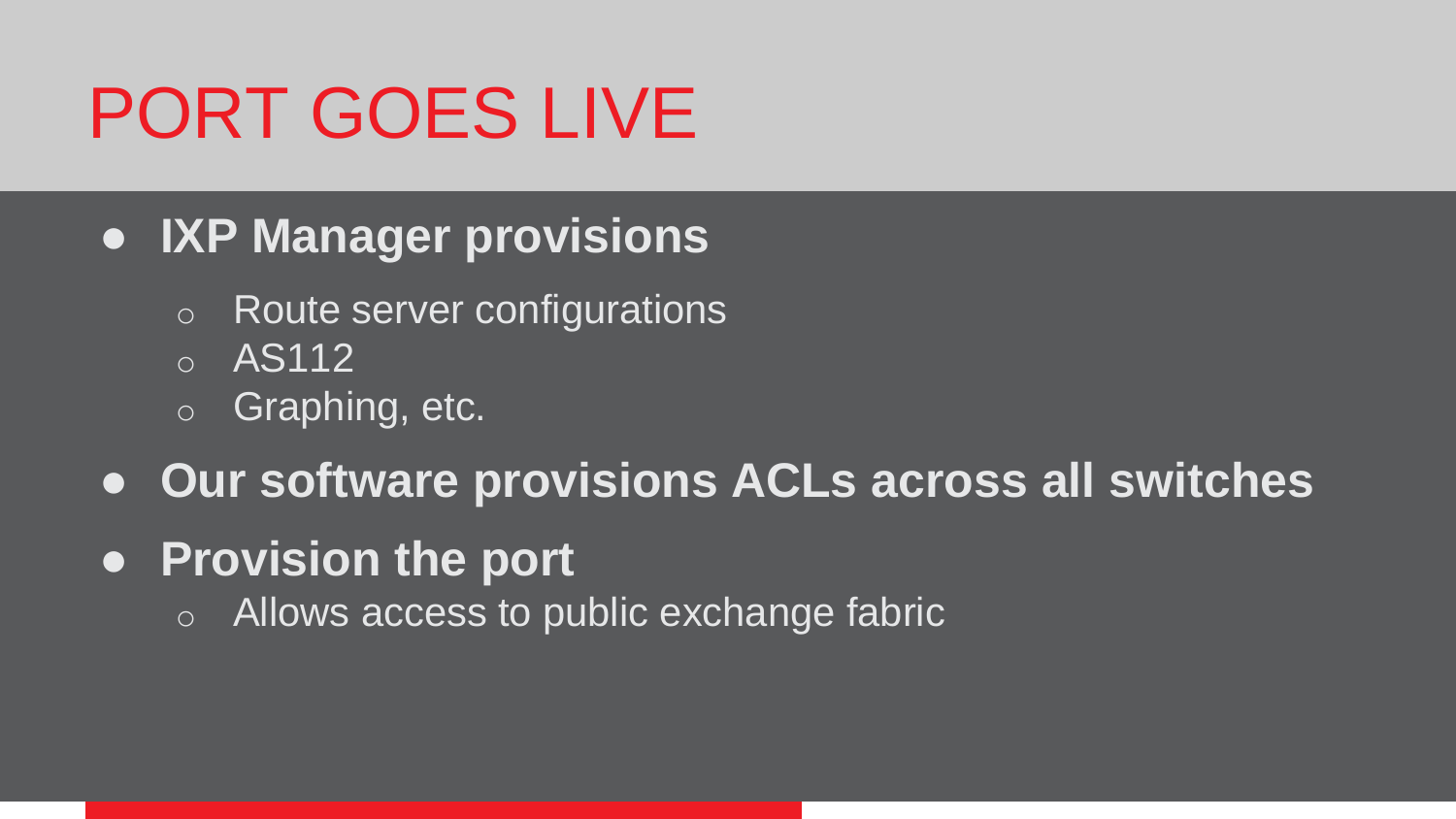# FABRIC WIDE REALTIME BLACKHOLING

#### ● **L2 ACL with source or destination prefix**

- o No peer interaction required
- $\circ$  Only filters traffic going to requester's port(s)

### ● **Filters traffic at VLAN ingress**

- o Keeps the entire fabric clean
- o Scales well
- **Simple, well-known BGP communities**
	- o Very easy to implement
	- o Most networks already do it for transit
	- $\circ$  Does not require peering over the route servers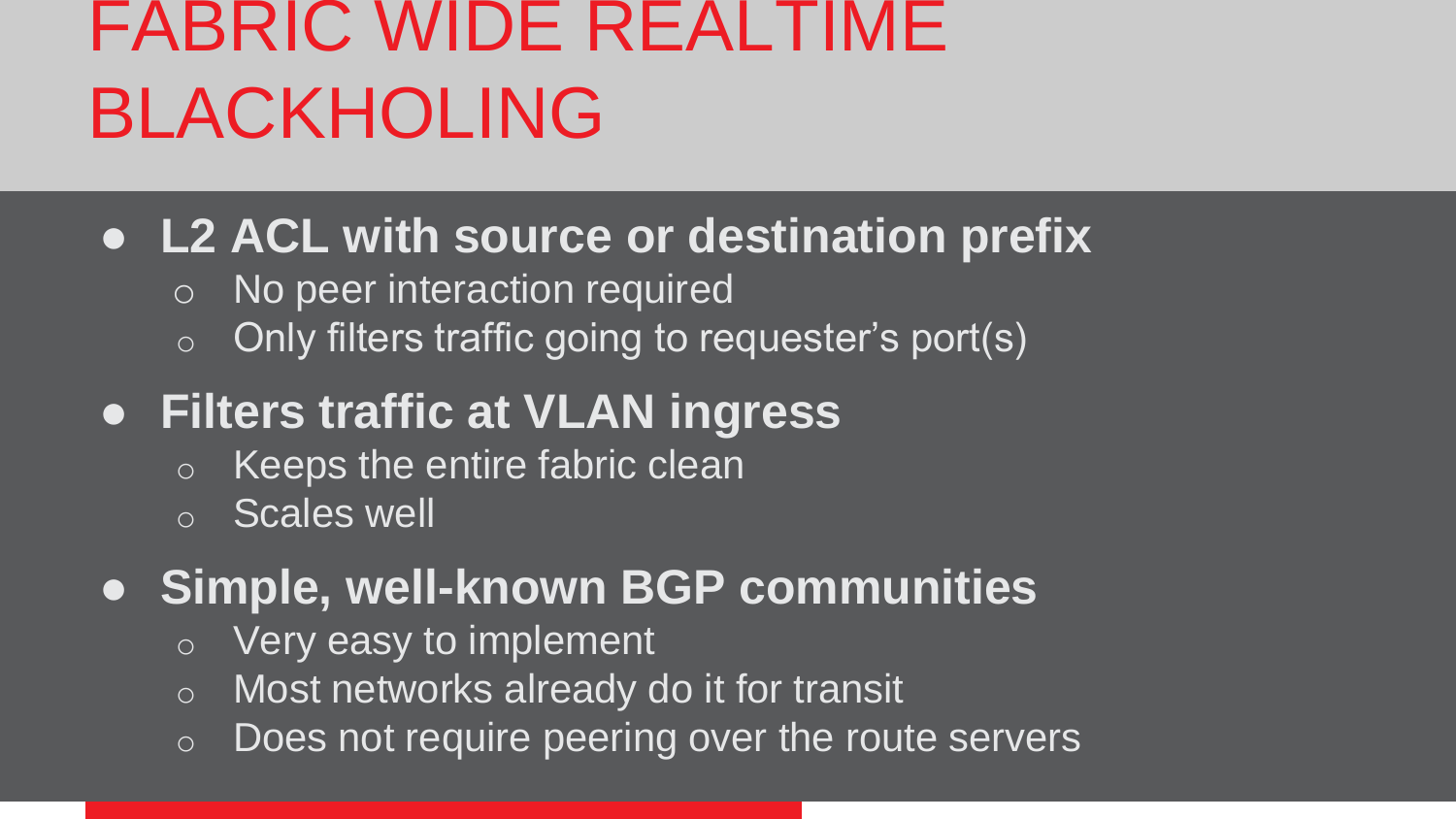# HOW IT WORKS

#### ● **To add:**

- o Customer sends a BGP community to route server
- $\circ$  33713:666 for dest prefix; 33713:999 for src prefix
- o Route server sends a command back to a controller
- o Controller sends ACL to all switches

#### ● **To remove:**

- o Controller polls all route servers for tagged routes
- o Compares routes from both route servers; removes from ACLs if necessary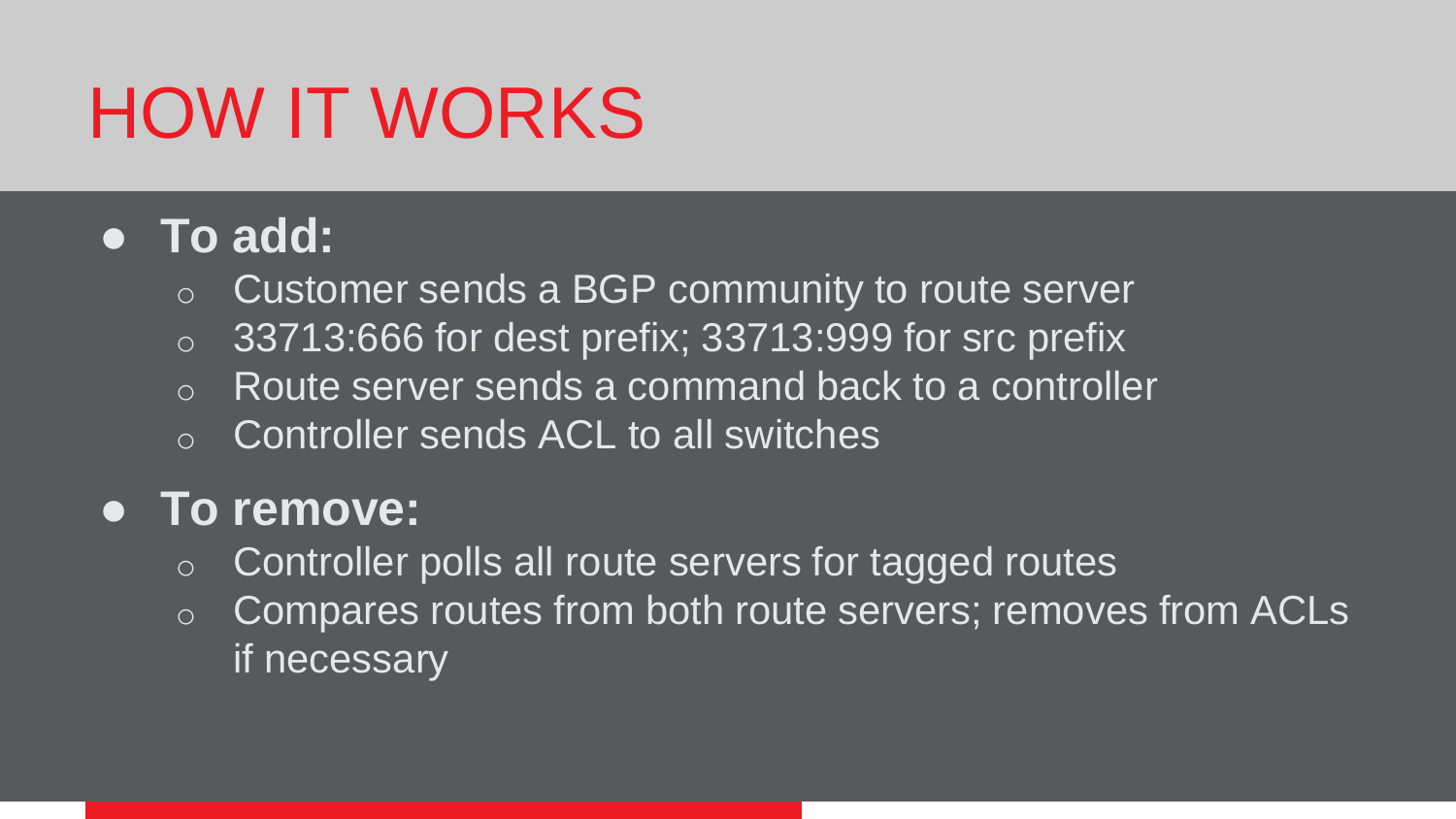## IN REAL LIFE

- **Any network that does blackholing, seamlessly blackholes traffic over the exchange**
- **Any DOS going to an exchange IP can be easily filtered at fabric ingress**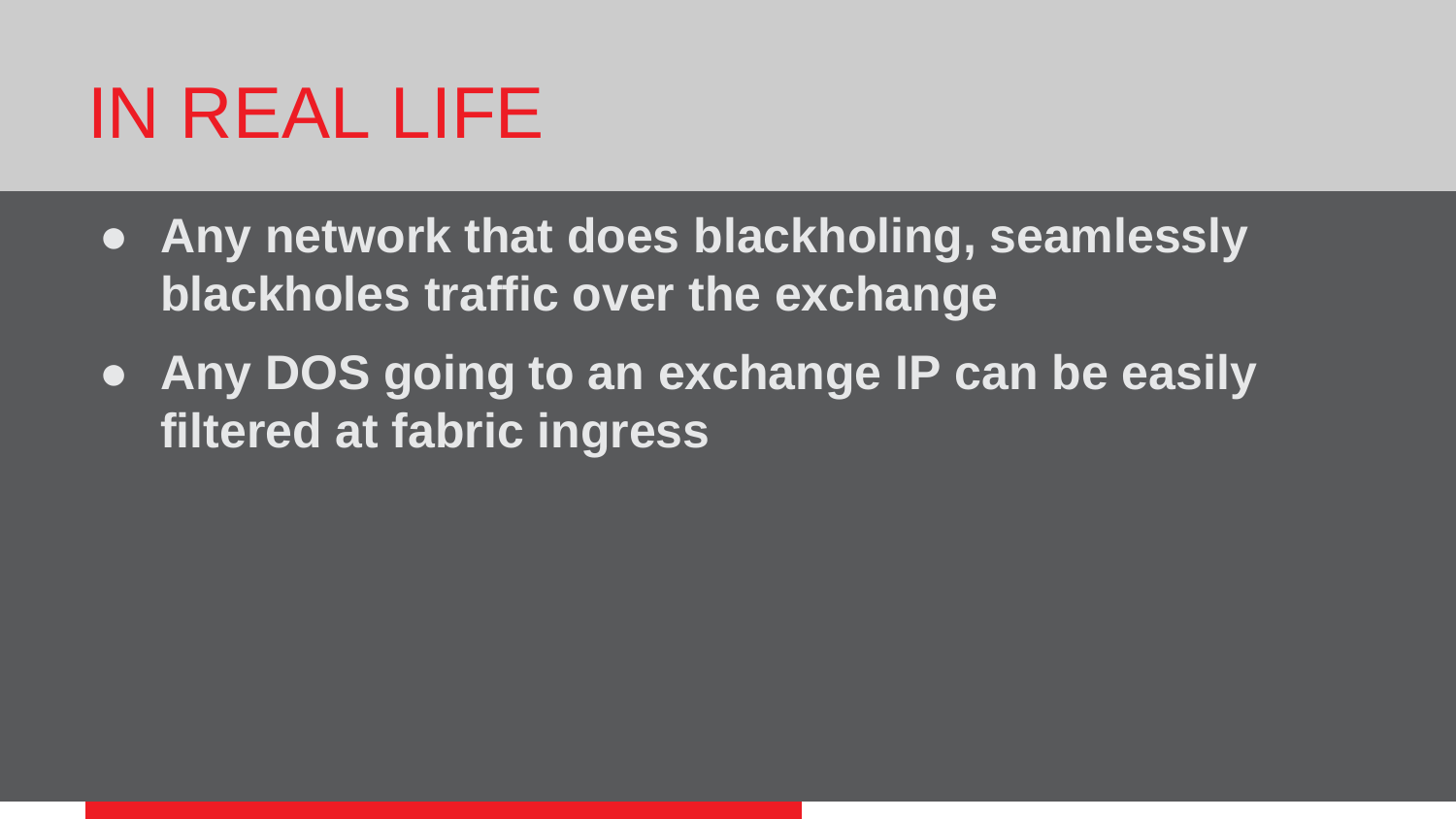# FUTURE

#### ● **API**